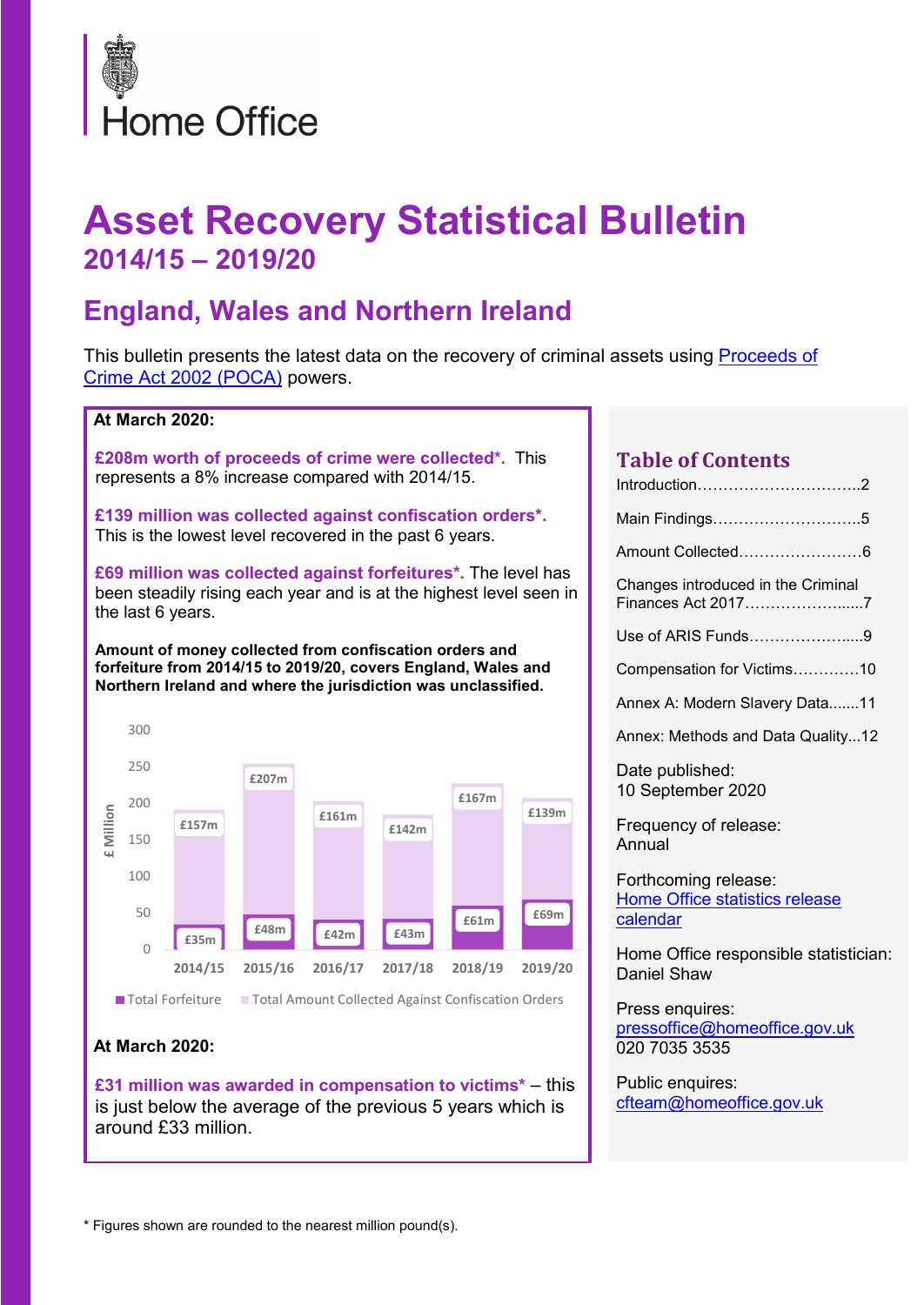# **1. Introduction**

### **Background**

In response to [recommendations](https://www.parliament.uk/business/committees/committees-a-z/commons-select/public-accounts-committee/inquiries/parliament-2015/confiscation-orders-progress-review-15-16/) made by the Public Accounts Committee (PAC) in July 2016 to improve information on the performance of government in relation to the confiscation of criminal assets, the Home Office committed to publishing an annual report on asset recovery statistics.

This release provides data on:

- i) Amount collected from confiscation orders and forfeitures;
- ii) Changes introduced in the [Criminal Finances Act 2017 \(CFA\);](http://www.legislation.gov.uk/ukpga/2017/22/contents/enacted)
- iii) Use of  $ARIS<sup>1</sup>$  $ARIS<sup>1</sup>$  $ARIS<sup>1</sup>$  funds; and;
- iv) Compensation to victims from confiscation orders

### **Asset recovery legislation**

The Government's overarching aim is to cut crime. Asset recovery powers should be used in such a way to contribute to the reduction of crime. Specifically, asset recovery powers can contribute by:

- disrupting criminal networks and the further funding of crime;
- depriving people of their proceeds of crime;
- discrediting criminal role models in society; and,
- deterring people from becoming involved in crime.

A number of operational bodies across the criminal justice system are responsible for investigating, prosecuting and enforcing asset recovery. The Home Office has responsibility for leading the government's asset recovery policy and in ensuring transparent and effective performance measurement.

Asset recovery principally takes place using the following asset recovery powers provided by [Proceeds of Crime Act 2002 \(POCA\):](http://www.legislation.gov.uk/ukpga/2002/29/contents)

### Criminal proceedings which require a conviction:

• **Criminal confiscation:** The confiscation of the proceeds of crime following a criminal conviction. It takes place following conviction but will be started prior to sentencing.

### Civil proceedings which do not require a conviction:

• **Forfeiture:** This refers to the powers to seize and forfeit cash, monies held in bank accounts or certain listed assets which are either the proceeds of crime or are intended to fund criminal activities. This is done through a civil process, which requires that there

<span id="page-1-0"></span> <sup>1</sup> Asset Recovery Incentivisation Scheme. (ARIS) A proportion of funds recovered under POCA are returned to law enforcement partners to invest in future asset recovery work, crime reduction schemes and community projects.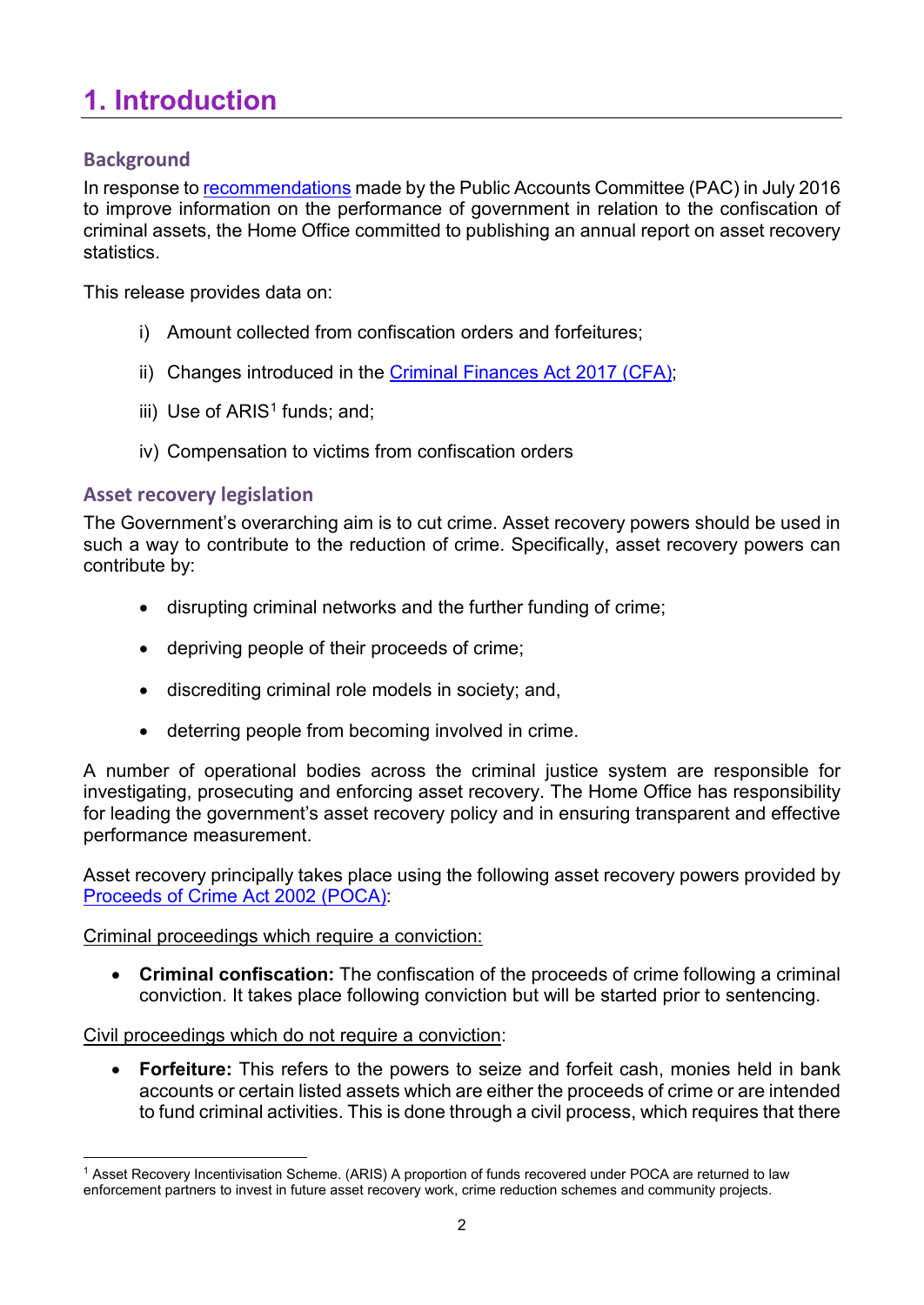be reasonable grounds to suspect that the cash, money or assets are the proceeds of crime.

- **Civil recovery:** This is a system for confiscating the proceeds of crime, as a criminal conviction through the civil courts is not possible. It requires that on a balance of probabilities that the asset in question is the result of criminal activity.
- **Taxation:** This power resides with the NCA, and allows them to access revenue powers to tax income which it has reasonable grounds to suspect are the proceeds of crime.

The [CFA](http://www.legislation.gov.uk/ukpga/2017/22/contents/enacted) introduced new powers of forfeiture of certain personal (or moveable) property (also known as 'listed assets') and money held in bank and building society accounts, and expanded specific civil recovery and taxation powers to the Financial Conduct Authority (FCA) and HMRC. Statistics on the collection of civil recovery and taxation are published by HM Revenue and Customs [HMRC](https://www.gov.uk/government/collections/hmrcs-annual-report-and-accounts) and the [NCA](https://www.nationalcrimeagency.gov.uk/news/nca-publishes-annual-report-2019-20) in their respective Annual Report and Accounts.

The amount that can realistically be collected from the nominal total value of uncollected confiscation orders is published in the [HMCTS Annual Trust Statement.](https://www.gov.uk/government/collections/hmcts-annual-reports-and-plans)

Assets recovered under the mechanisms in [POCA](http://www.legislation.gov.uk/ukpga/2002/29/contents) are distributed to operational agencies, (such as the local police force, HMCTS, and the CPS) under ARIS. Broadly, ARIS divides recovered assets between operational agencies and the Home Office on a 50/50 basis. While the Home Office portion of ARIS is earmarked as part of its core budget, the use of these funds is a matter for the receiving agency.

However, ARIS does not reflect the total amount of money recovered from criminals. For example, some recovered monies are used to pay compensation to victims or to pay receivers' fees.

### **About this release**

The majority of these statistics are drawn from a live operational database, the Joint Asset Recovery Database (JARD), which is managed by the National Crime Agency (NCA). JARD entries are provided by law enforcement agencies, including the police, the Crown Prosecution Service (CPS), the Serious Fraud Office (SFO) and local authorities. As a result, the data is subject to change on a daily basis as cases proceed and new cases are added and resolved. The data presented in this release was collected from JARD between April (compensation data) and August 2020 (rest of the data collected).

Statistics relating to forfeiture now include funds recovered under bank account and listed asset forfeitures. These powers were introduced under the CFA and currently only apply in England and Wales.

JARD covers England, Wales and Northern Ireland, while Scotland has an independent asset recovery system which is not included as part of this release. Further details relating to JARD can be found in Annex: Methods and Data Quality.

While there is other legislation relating to the power to seize criminal assets, including the [Misuse of Drugs Act 1971](http://www.legislation.gov.uk/ukpga/1971/38/contents) and the [Modern Slavery Act 2015](http://www.legislation.gov.uk/ukpga/2015/30/contents/) these fall outside the scope of this report, and in many cases data on the use of these powers is not held centrally.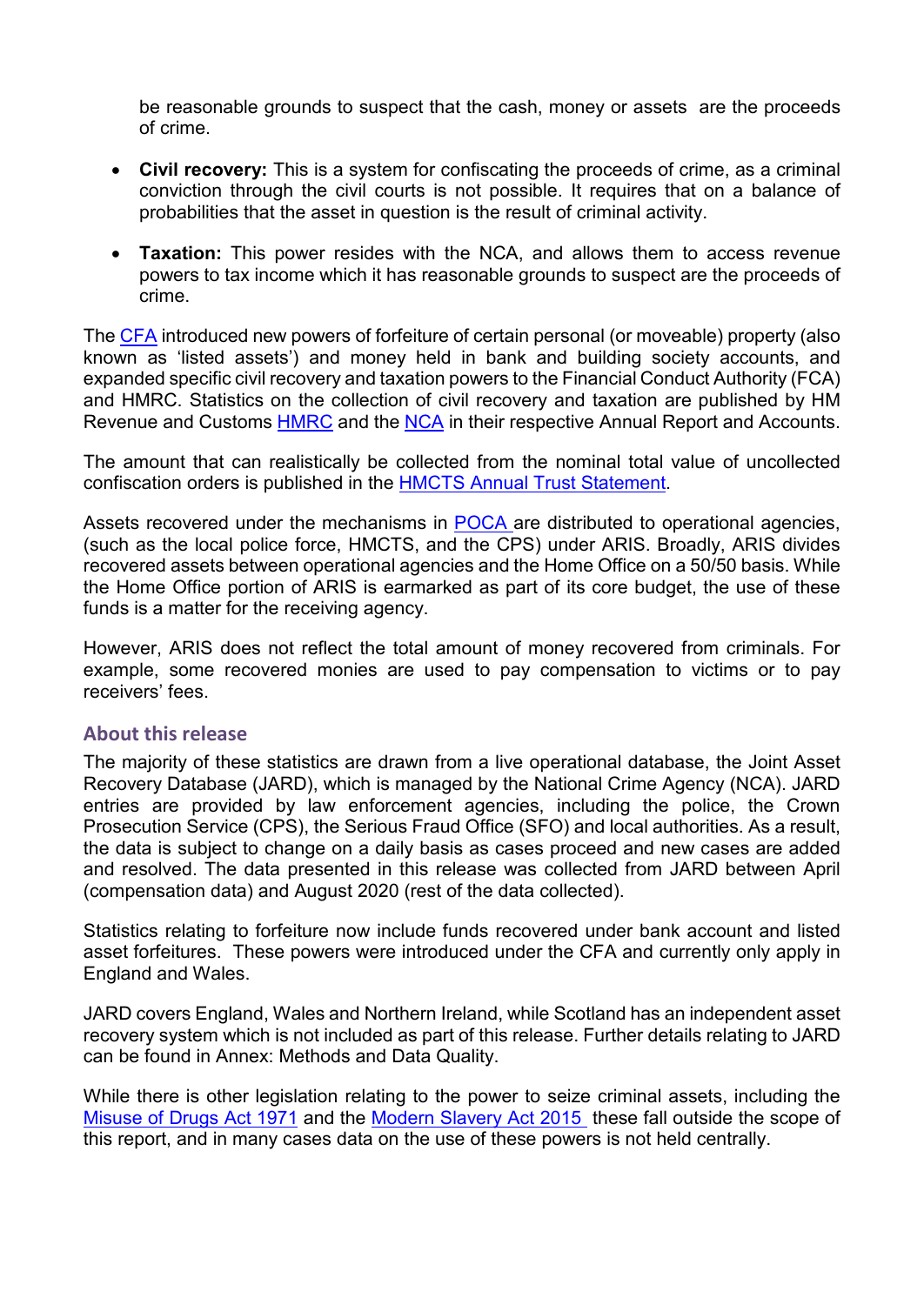In support of the Modern Slavery Annual Report, to be published in Autumn 2020, data on the use of POCA in cases related to modern slavery offences is included at Annex A.

The data relating to the use of ARIS funds was collected by the Home Office. This does not provide a full picture of the use of ARIS funds as some contributors to ARIS (such as local authorities) pool payments and cannot specify the final use of these funds. $^2$  $^2$ 

The data relating to UWOs is collected by the National Economic Crime Centre.

<span id="page-3-0"></span> $\overline{a}$  The final use of ARIS funds is a matter for the receiving agency.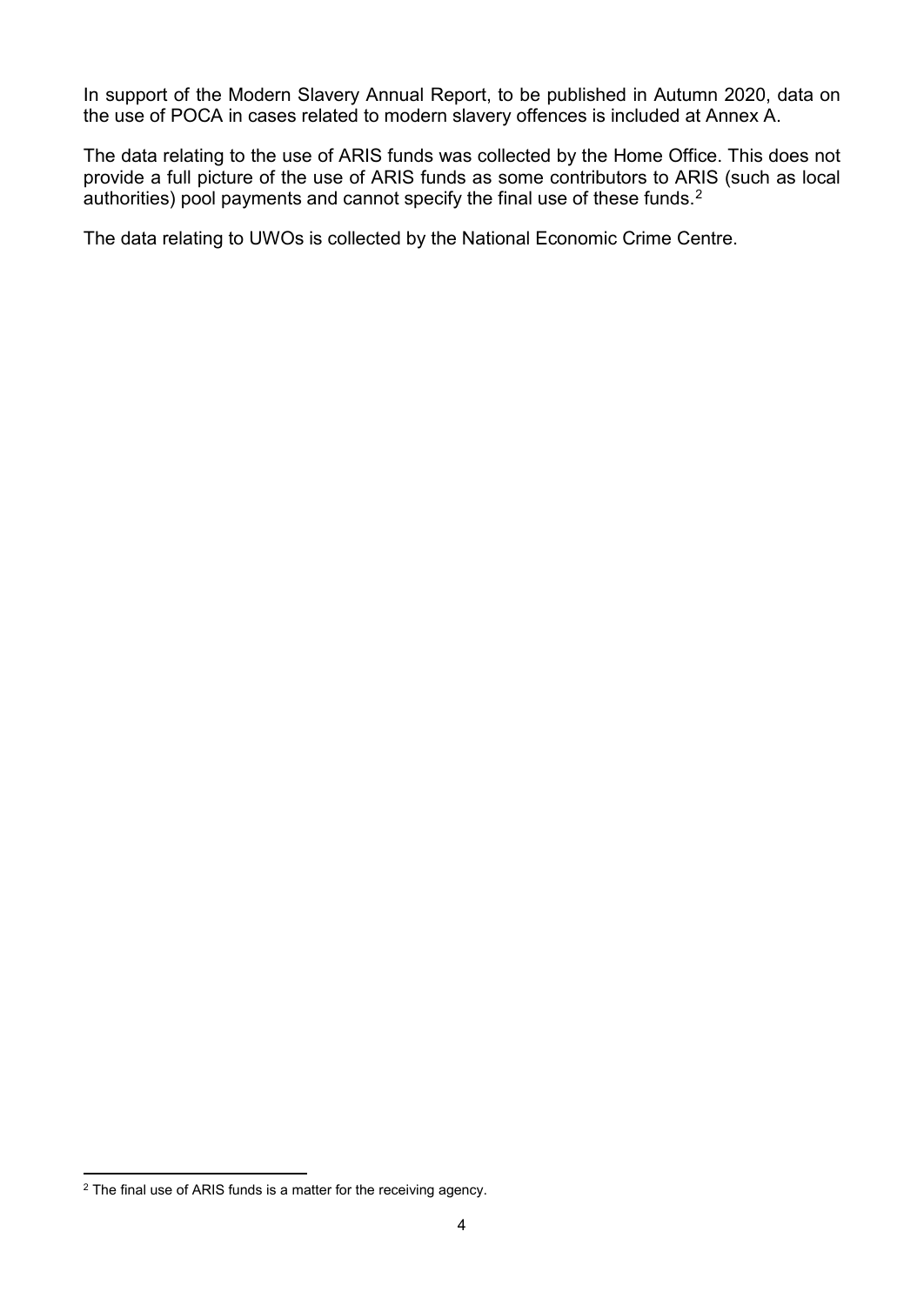# **2. Main Findings**

### **Main findings**

- In 2019/20, just under £208m of the proceeds of crime were collected, within England, Wales and Northern Ireland and where the jurisdiction of the court order was unknown. This represents an 8% increase compared with 2014/15.
- £139m was collected through confiscation orders.
- Just over £69m was collected through forfeitures in 2019/20. The current level of forfeiture represents the highest level seen in this time series, 2014/15 to 2019/20. This is partly due to the inclusion of bank account seizure and listed asset data for the first time.
- The [Criminal Finances Act 2017 \(CFA\)](http://www.legislation.gov.uk/ukpga/2017/22/contents/enacted) introduced new powers in the form of Unexplained Wealth Orders (UWOs) and Account Freezing Orders (AFOs). At end of March 2020 the NCA has obtained UWOs on 4 cases with an estimated total value of £143.2m. In 2019/20, £208m covering 812 bank and building society accounts, was frozen using AFOs.
- Recipients of Asset Recovery Incentivisation Scheme (ARIS) monies typically allocate the largest portion to investing in future asset recovery work. In 2019/20, the latest period for which data is currently available, 72% of ARIS funds was invested in asset recovery work.
- In 2019/20, just over £31m was paid in compensation to victims from the proceeds of confiscation.<sup>[3](#page-4-0)</sup> The 2019/20 figure represents an overall increase of 29% since 2014/15.

<span id="page-4-0"></span> $\overline{\phantom{a}^3}$  The total amount of monies paid to the victims of crime is beyond the scope of this report.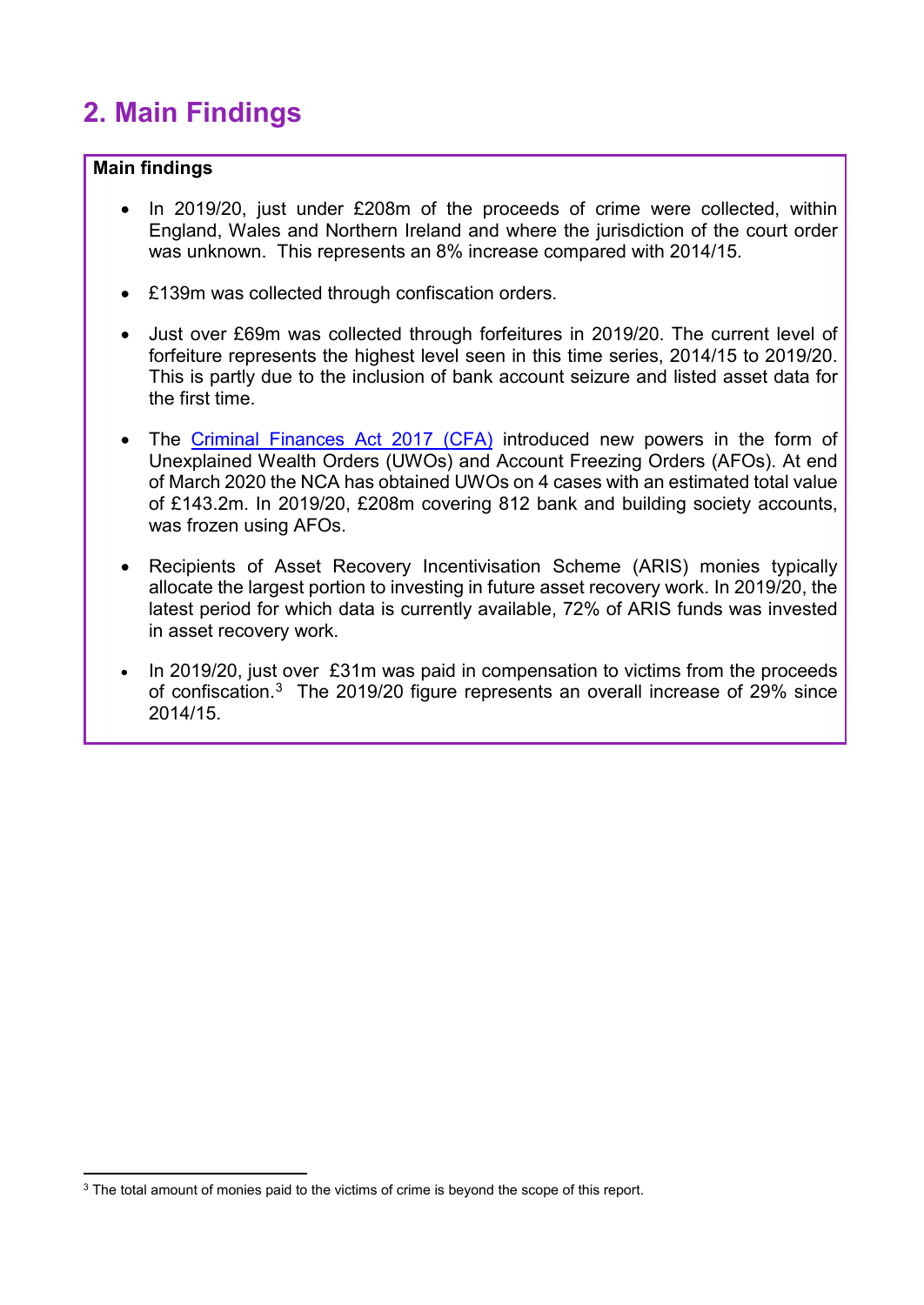# **3. Amount Collected: Confiscation Orders and Forfeiture**

### **Figure 1: Amount of money collected from confiscation orders and forfeiture from 2014/15 to 2019/20**



*Source: Data retrieved from JARD in August 2020.* 

*Note: All figures have been rounded to the nearest £m. Details for amount collected at force and agency level is provided along with this document on GOV.UK.* 

Figure 1 outlines the total value of proceeds of crime collected each financial year since 2014/15 using confiscation and forfeiture powers. See Table 1 in the data tables that accompany this report for a full breakdown of the figures in the chart.

In 2019/20, just over £208m of the proceeds of crime were collected, representing an 8% increase compared with 2014/15 (just under £192m), which represents the starting point for this time series.

Assets collected from confiscation orders in 2019/20 accounted for the majority (67%) of the total value collected, a slightly lower proportion compared with 2018/19 (73%). The amount collected from confiscation orders in 2019/20 (£139m) was the lowest in this time series and 33% lower than the high point in 2015/16 (£207m), where there were several unusually large confiscation orders being paid and settled within the same reporting year.

Forfeiture figures have been steadily increasing over the last four years and the £69m collected in 2019/20 is the highest level and represents a 99% increase compared with 2014/15 (£35m), which represents the starting point for this time series.

A breakdown by agency and sector is available in the accompanying data tables – see Table 5 of the excel data tables.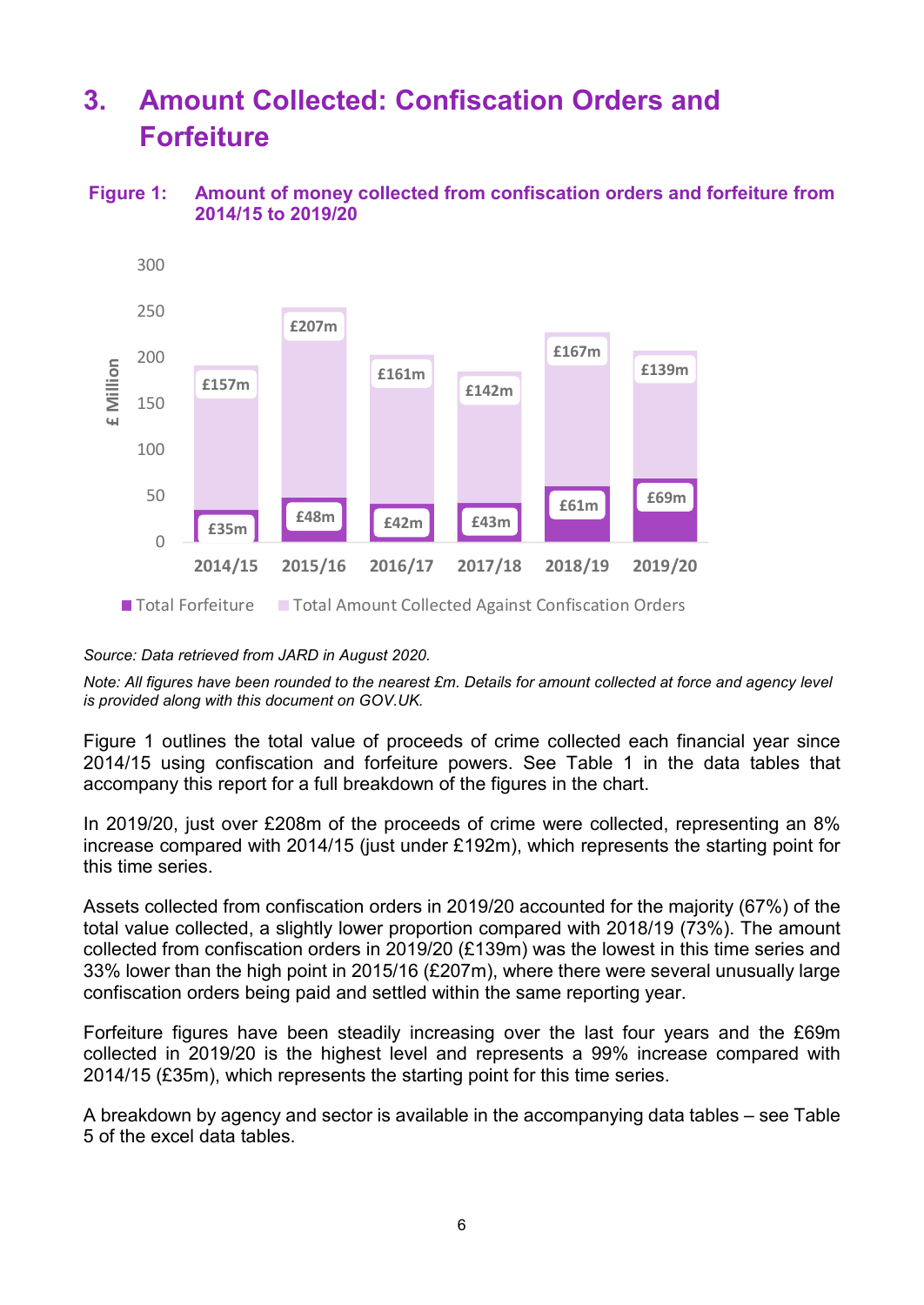### **4. Changes introduced in the Criminal Finances Act 2017**

The [CFA](http://www.legislation.gov.uk/ukpga/2017/22/contents/enacted) made legislative changes to give law enforcement agencies and partners new capabilities and powers to recover the proceeds of crime, and enhance the overall UK law enforcement response. These measures came into force on 31 January 2018 and the most prominent of these were UWOs and AFOs.

### **Unexplained Wealth Orders (UWOs)**

UWOs provide the power to compel an individual or company to explain the origin of assets in cases where the value of these assets appear to be disproportionate to their known income *and* if they are suspected of involvement in, or association with serious criminality.

This power can also be applied to foreign politicians or officials, their family members or close associates, as such people who may pose a particularly high corruption risk. This power, along with the existing civil recovery powers, is subject to safeguards in the form of a decision made by a High Court judge.

If content with the application, the court can issue a UWO. If the individual or company were not able to provide a response to the UWO it would mean law enforcement agencies could try and recover the property through existing civil recovery powers. UWOs are available to the NCA, CPS, FCA, SFO and HMRC (and, in Scotland, Scottish Ministers).

At the end of March 2020, the NCA had obtained UWOs on 4 cases since their introduction in 2018 with an estimated total value of £143.2m.

### **Account Freezing Orders (AFOs)**

The [CFA](http://www.legislation.gov.uk/ukpga/2017/22/contents/enacted) makes provision for the freezing and forfeiture of bank and building society accounts, with funds of a minimum value of £1,000, where those accounts contain the proceeds of unlawful conduct or funds intended for use in unlawful conduct.

AFOs and forfeiture can be exercised by constables, HMRC officers, SFO officers or accredited financial investigators. AFOs can be applied without giving the intended recipient notice, where notice of application would negatively impact the outcome of forfeiture. Whilst an AFO is active, withdrawals or payments from the account are prohibited.

In 2019/20, £208m covering 812 bank and building society accounts, was frozen through the use of AFOs.

|           | Millions (pounds)               | England, Wales Northern Ireland and<br>Jurisdiction unknown |
|-----------|---------------------------------|-------------------------------------------------------------|
| Financial | Total amount restrained against | Number of bank and building                                 |
| Year      | <b>Account Freezing Orders</b>  | society accounts covered                                    |
| 2018/19   | £94.9                           | 740                                                         |
| 2019/20   | £208.0                          | 812                                                         |

### **Table 2: Account Freezing Orders (AFOs), 2018/19 to 2019/20**

*Source: Data retrieved from the JARD system in August 2020*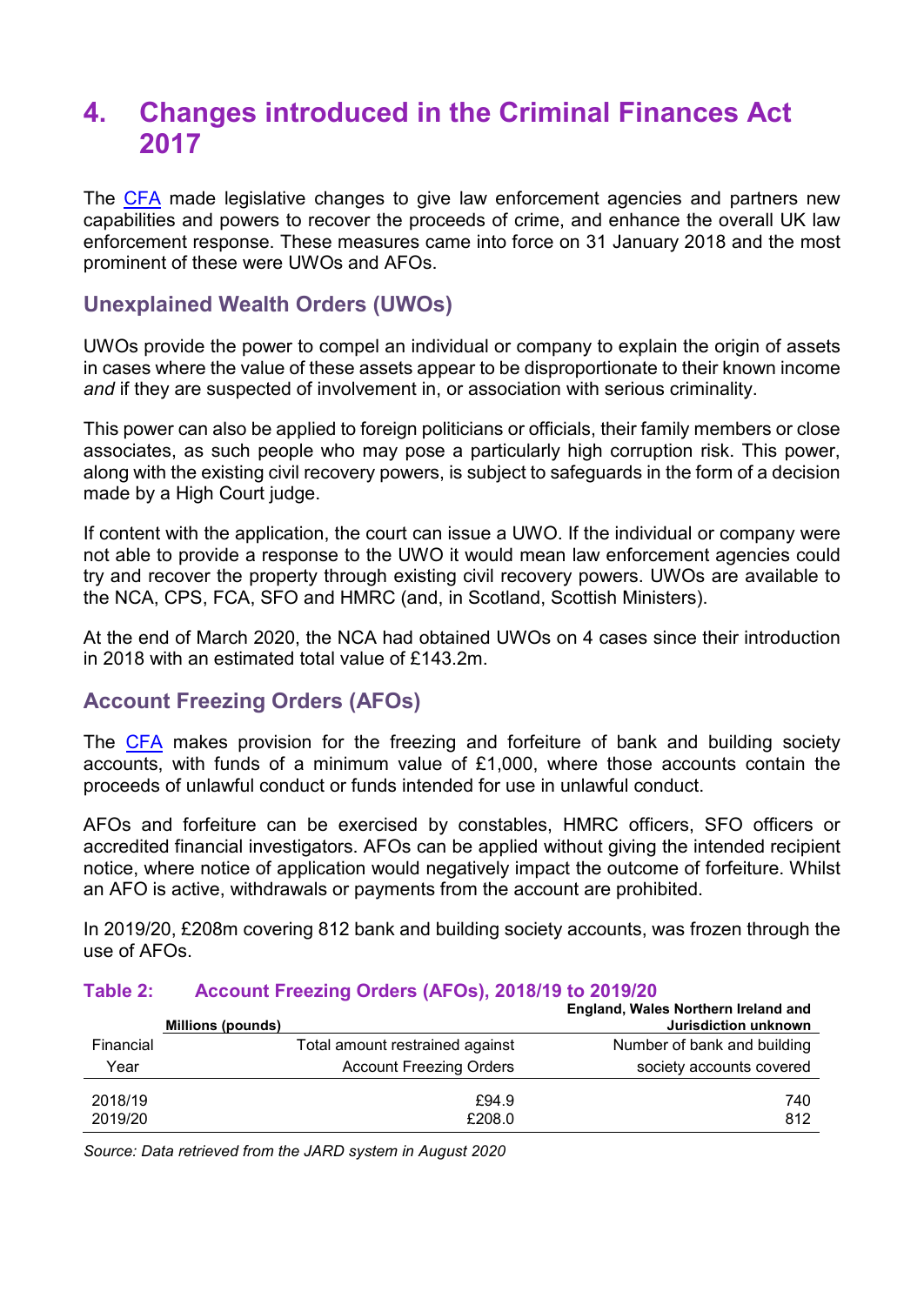### **5. Use of Asset Recovery Incentivisation Scheme (ARIS) Funds**

|                   | <b>Millions</b><br>(pounds) |                                |                       | England, Wales and Northern Ireland |       |  |
|-------------------|-----------------------------|--------------------------------|-----------------------|-------------------------------------|-------|--|
| Financial<br>Year | Asset<br>recovery<br>work   | Crime<br>reduction<br>projects | Community<br>projects | Miscellaneous                       | Total |  |
| 2014/15           | £70.4                       | £6.3                           | £1.9                  | £4.5                                | £83.0 |  |
| 2015/16           | £72.9                       | £3.0                           | £1.5                  | £5.5                                | £83.0 |  |
| 2016/17           | £56.0                       | £2.0                           | £1.5                  | £0.1                                | £59.6 |  |
| 2017/18           | £53.5                       | £3.0                           | £1.7                  | £6.3                                | £64.5 |  |
| 2018/19           | £59.9                       | £2.1                           | £1.7                  | £9.5                                | £73.2 |  |
| 2019/20           | £48.3                       | £3.8                           | £2.1                  | £12.9                               | £67.1 |  |

#### **Table 3: Use of ARIS Funds from 2014/15 to 2019/20**

*Source: Home Office collated ARIS monitoring forms from all ARIS recipients.*

Table 3 shows how operational partners used ARIS funds for the last six financial years (2014/15 to 2019/20).

These figures only account for monies and projects where the Home Office has received a return from law enforcement partners and so may not reflect all the ARIS monies that have been distributed in a given year. 'Miscellaneous' captures the money that does not fall within the other three categories.

Law enforcement agencies allocated the largest amount of monies received from ARIS to fund future asset recovery work<sup>[4](#page-7-0)</sup> - £48.3m in 2019/20, representing 72% of available funds.

<span id="page-7-0"></span> <sup>4</sup> Such as funding Financial Investigator posts or Forensic Accountants.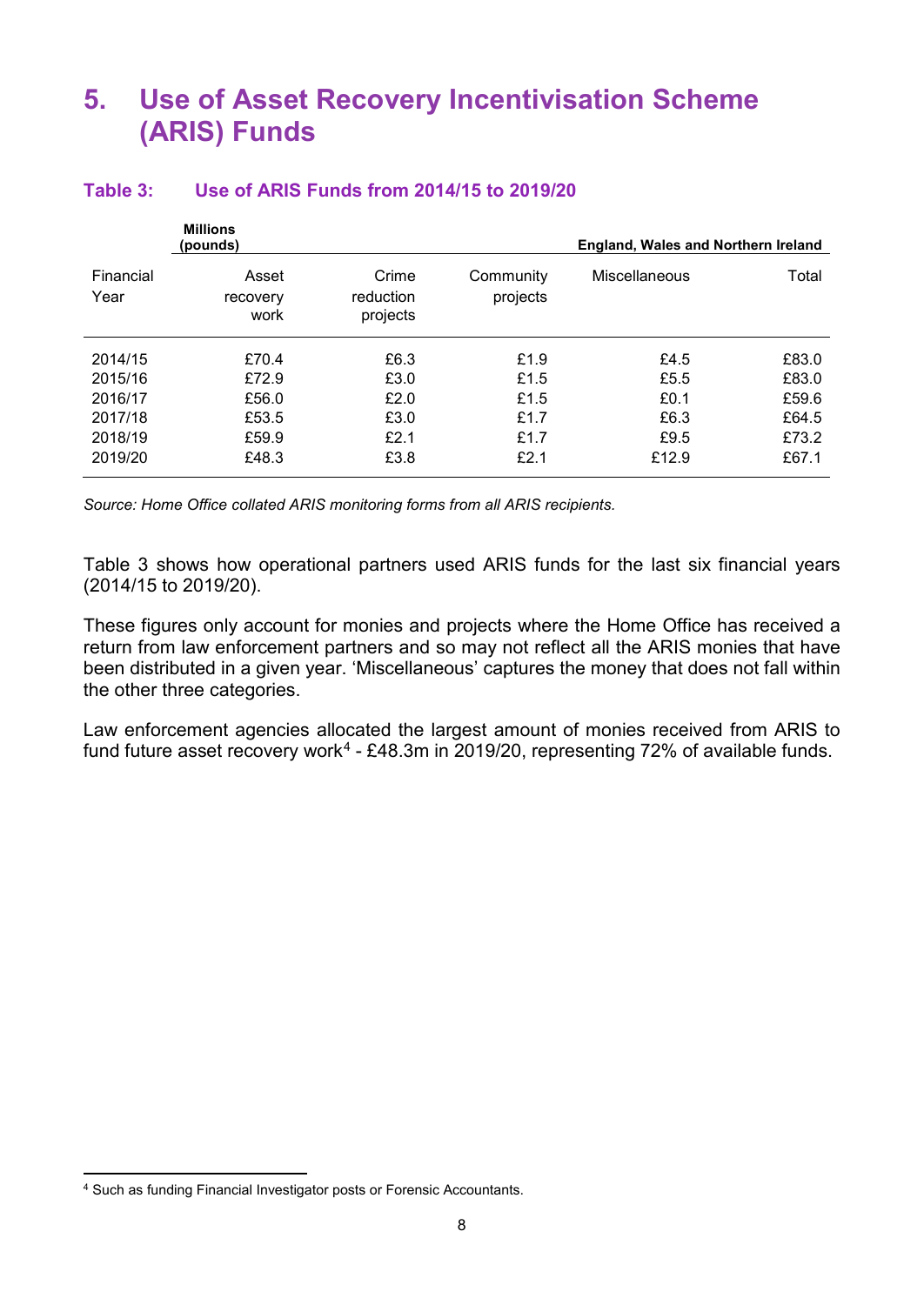### **6. Compensation to Victims**

**Figure 2: Compensation paid to victims from confiscation orders from 2014/15 to 2019/20, England, Wales and Northern Ireland**



*Source: Data retrieved from the JARD system August 2020*

In addition to making a confiscation order, a court may order the offender to pay compensation to the victim of the crime. Victims always take priority if both a compensation order and confiscation order are in place against the subject and they are unable to pay both; any monies collected will be directed to the victims in the first instance<sup>[5](#page-8-0)</sup>.

In 2019/20, just over £31m was paid in compensation to victims from the proceeds of confiscation. This is an increase of 29% since 2014/15 but has fluctuated in the intervening years. The figure for 2019/20 is lower than the highpoint of £38m recorded in 2015/16 but higher than the lowest point in 2014/15 (under £24m). By comparison the average compensation level for the previous 5 years was around £33m.

<span id="page-8-0"></span> <sup>5</sup> As set out under Section 13 of [POCA.](http://www.legislation.gov.uk/ukpga/2002/29/contents)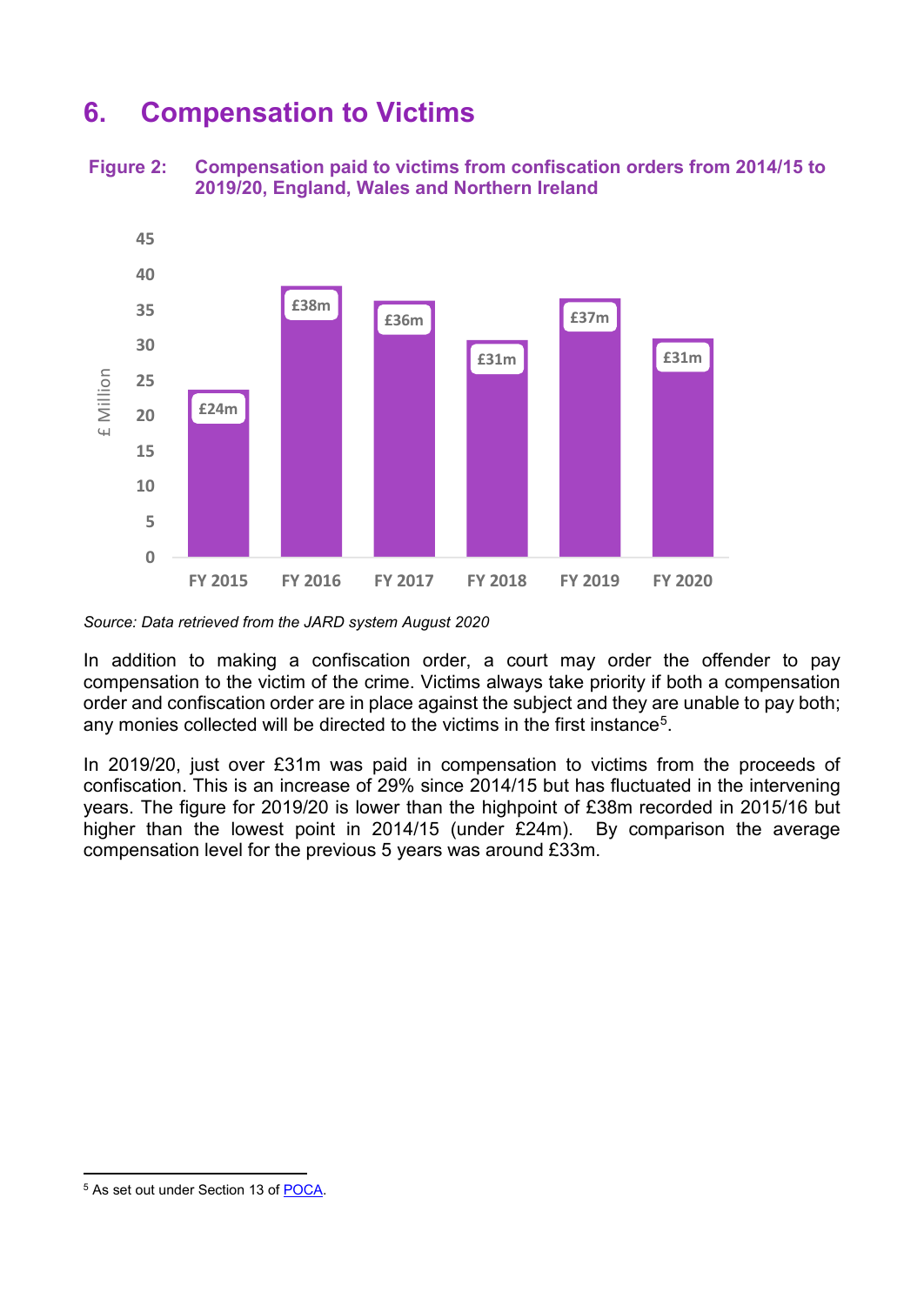### **Annex A: Modern Slavery Specific Data**

### **Table 4: Value of confiscation orders and forfeitures for modern slavery offences 2014/15 to 2019/20 in England, Wales and Northern Ireland**

|           | Thousands (pounds)      |        | England and Wales, Northern Ireland and Unknown (Jurisdiction) |        |                    |       |
|-----------|-------------------------|--------|----------------------------------------------------------------|--------|--------------------|-------|
| Financial | <b>Restraint Orders</b> |        | <b>Confiscation Orders</b>                                     |        | <b>Forfeitures</b> |       |
| Year      | Volume                  | Value  | Volume                                                         | Value  | Volume             | Value |
| 2014/15   | 9                       | £2,025 | 18                                                             | £1,113 | 5                  | £24   |
| 2015/16   | 10                      | £2,725 | 16                                                             | £511   | 26                 | £193  |
| 2016/17   | 14                      | £1,650 | 23                                                             | £1,388 | 24                 | £175  |
| 2017/18   | 26                      | £6,975 | 31                                                             | £836   | 17                 | £155  |
| 2018/19   | 16                      | £2,600 | 54                                                             | £1.901 | 22                 | £135  |
| 2019/20   | 14                      | £1,600 | 48                                                             | £1.512 | 33                 | £340  |

*Source: Data retrieved from the JARD system in August 2020*

Table 4 shows the value of confiscation and forfeitures connected to modern slavery offences for 2014/15 to 2019/20.

The UK is required to carry out an assessment of trends in modern slavery. The [Modern](https://www.gov.uk/government/collections/modern-slavery)  [Slavery Annual Report,](https://www.gov.uk/government/collections/modern-slavery) to be published in Autumn 2020, is the means by which this requirement is implemented under the 2011 EU Directive of the European Parliament and the Council on preventing and combating trafficking in human beings and protecting its victims.

Legislation regarding modern slavery offences can be found in the Modern Slavery Act [2015.](http://www.legislation.gov.uk/ukpga/2015/30/contents/)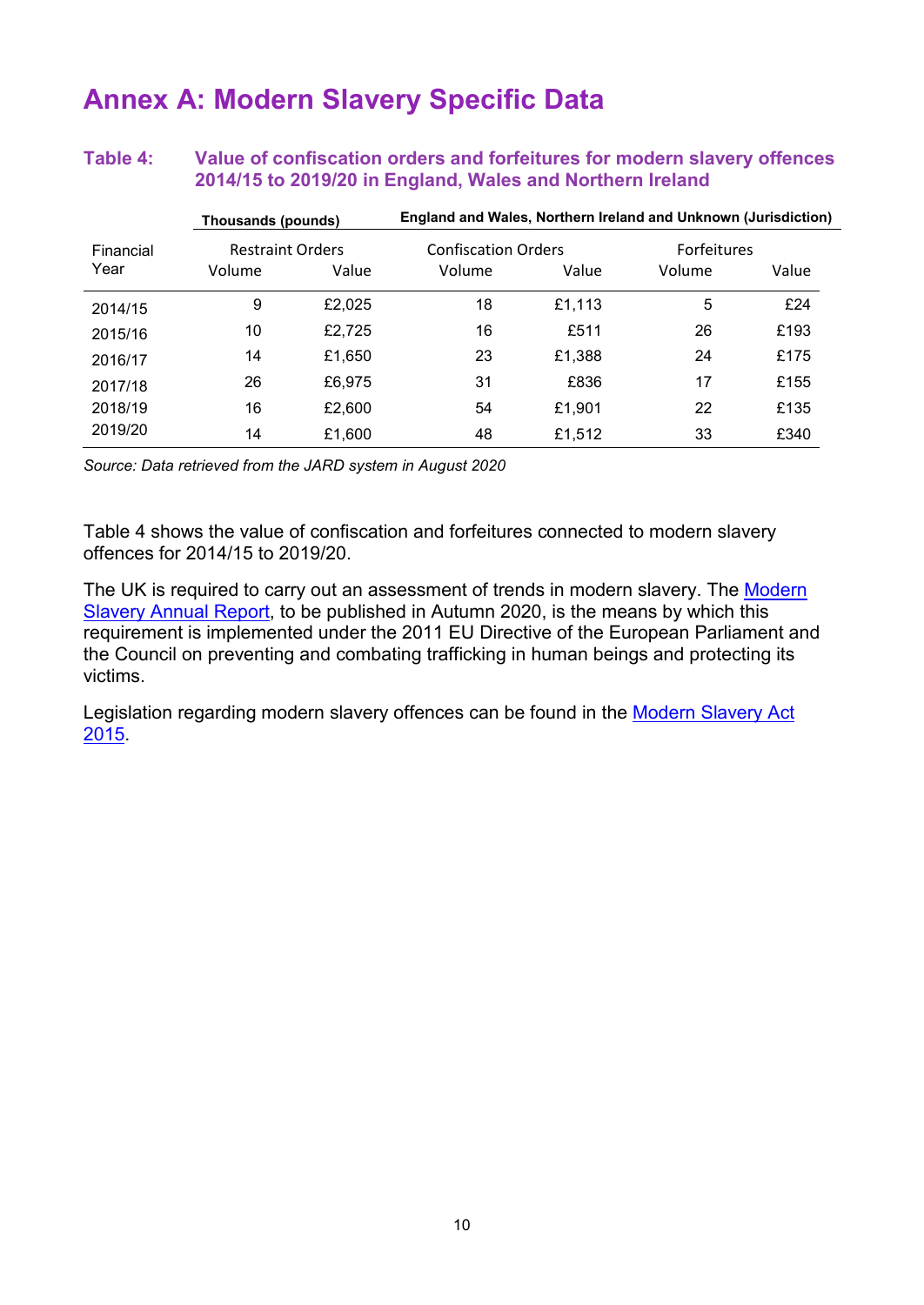# **Annex B: Methods and Data Quality**

This document provides data from 2014/15 to 2019/20 on asset recovery performance. The Home Office publishes this data on an annual basis: this report represents the fourth edition.

Figures for data in previous publications have been revised based on live revisions received at the point the data was extracted in August 2020. Figures in this release supersede previous officially reported figures.

JARD provides a central database for all information relating to the seizure of the proceeds of crime and is funded through ARIS, where a £7.5m top-slice is taken from the total amount collected to fund national projects concerned with asset recovery.

Figures for confiscation and forfeiture for 2019/20 in Figure 1 are based on finalised data collected from JARD in August 2020 and should be interpreted with the following in mind: these figures represent the total amount collected each year as opposed to the total value collected against specific orders or seizures made in 2019/20. For example, a confiscation order put in place in 2019 may not have a payment made against it until 2020 or later. Similarly, cash seized in 2019 may only be forfeited in later years. For this reason, comparisons of year on year performance should be treated with caution. Furthermore, as confiscation orders are subject to legal challenge, future data extracts will be subject to some small differences from previously published figures and other totals.

The bulletin covers data for England, Wales and Northern Ireland and where the jurisdiction was unclassified. The breakdown between jurisdictions can be found in the accompanying data tables and the Home Office will continue to work with operational partners to improve data quality ahead of future releases.

The only substantive change in methodology this year is the extension of forfeiture figures to include data on the new civil powers in the Criminal Finances Act 2017 that allow for the forfeiture of bank accounts and listed assets. This data was previously excluded as is standard when new powers are introduced, to allow for statistical reporting once the data recording is well established. These powers currently only apply in England and Wales.

The data for Table 3 in this report is collected by the Home Office on the use of ARIS funds and is generated through manual reporting from the recipients of ARIS.

Other reasons for why these statistics may need to be revised are:

- Changes in sources of administrative systems or methodology.
- Receipt of subsequent information.
- Errors in statistical systems and processes.

Statistical Bulletins are prepared by staff in Home Office Statistics under the National Statistics Code of Practice and can be downloaded from GOV.UK:

<https://www.gov.uk/government/organisations/home-office/about/statistics>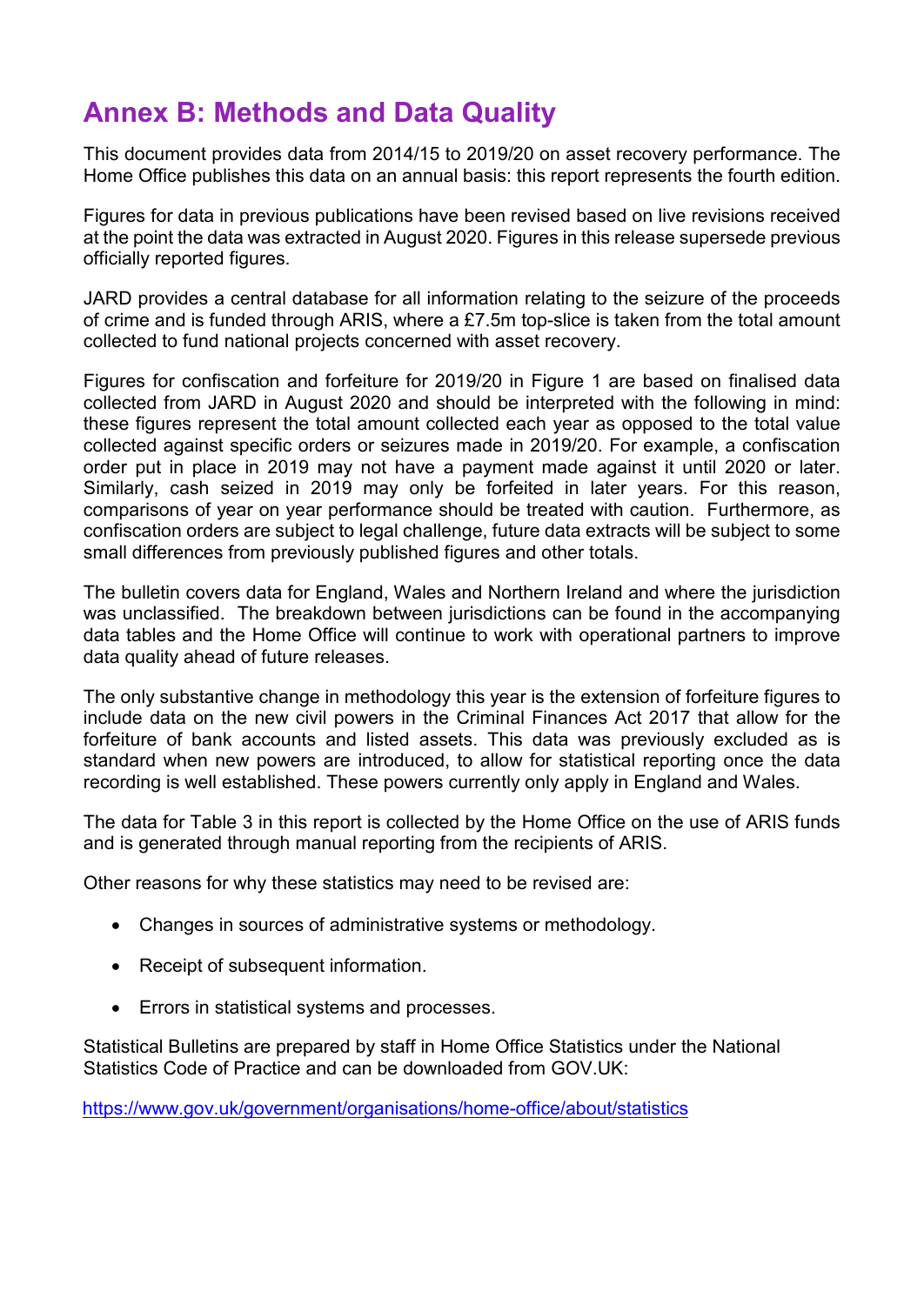### **Feedback and enquiries**

We welcome feedback on the annual statistics release. If you have any feedback or enquiries about this publication, please contact the Criminal Finances Team via <u>[cfteam@homeoffice.go](mailto:cfteam@homeoffice.gov.uk)v.uk</u>